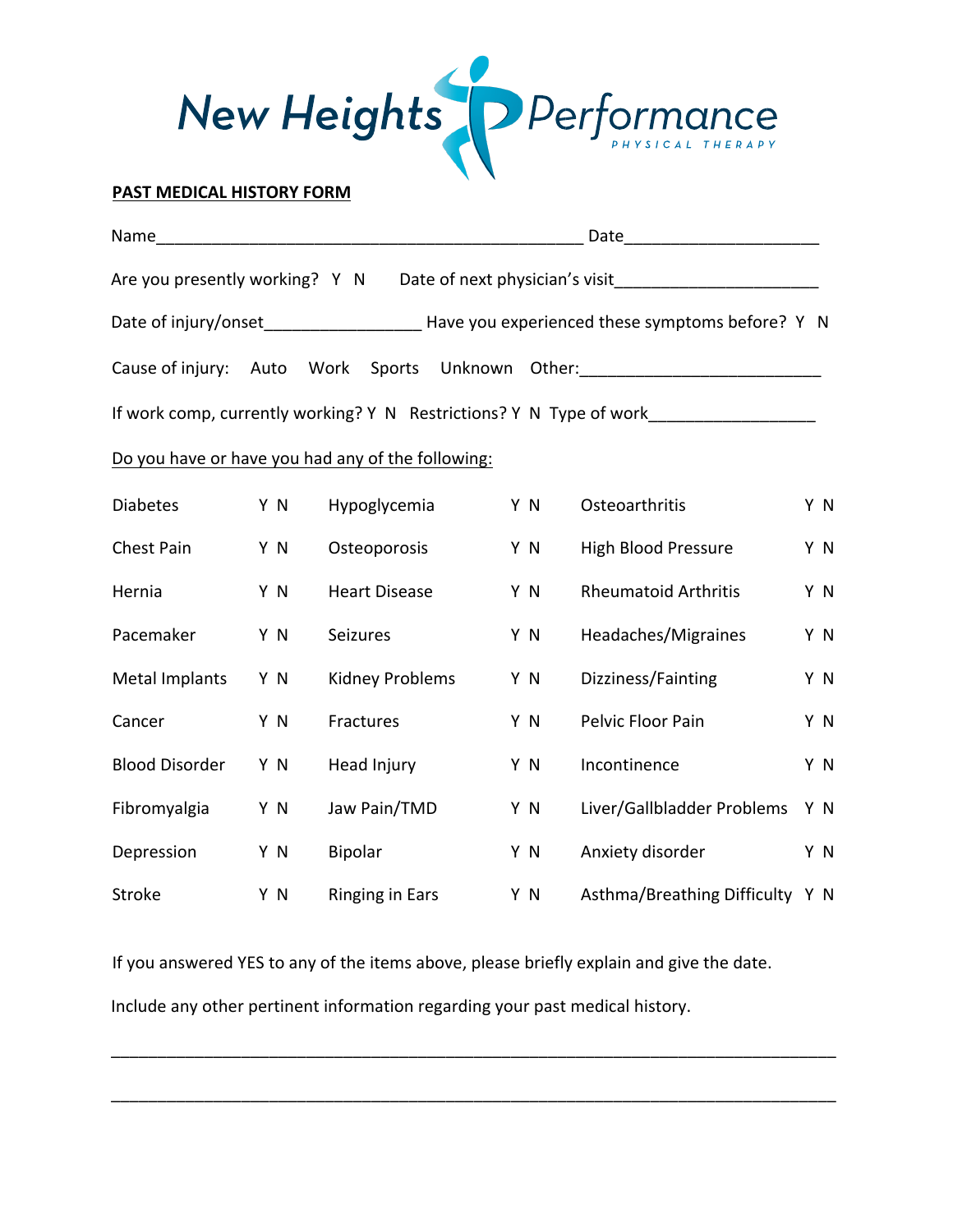

| If female, are you pregnant? Y N                                                                                                  |        |                  |         |  |  |  |  |  |
|-----------------------------------------------------------------------------------------------------------------------------------|--------|------------------|---------|--|--|--|--|--|
| Do you have any allergies? Y N If yes, please list: ____________________________                                                  |        |                  |         |  |  |  |  |  |
| Are you presently taking any medication? Y N<br>If yes, please list what medication and for what condition_______________________ |        |                  |         |  |  |  |  |  |
| Do you participate in any sports, exercise program or activities on a regular basis: Y N                                          |        |                  |         |  |  |  |  |  |
|                                                                                                                                   |        |                  |         |  |  |  |  |  |
| Have you had any other treatment for this condition (currently or in the past)? Y N<br>If yes, please check:                      |        |                  |         |  |  |  |  |  |
| Surgery                                                                                                                           |        | Physical Therapy | CT Scan |  |  |  |  |  |
| <b>Medications</b>                                                                                                                |        | Chiropractic     | MRI     |  |  |  |  |  |
| Injections                                                                                                                        | X-rays |                  | EMG/NCV |  |  |  |  |  |
| Other:                                                                                                                            |        |                  |         |  |  |  |  |  |

## **Please indicate below where your symptoms are located using the key, below:**  KEY: **Numbness:** /////////// **Tingling:** 0000000 **Pain:** XXXXXXX

| o.<br>fil <sub>o</sub> , | $- -$<br>$\overline{\phantom{a}}$<br>$\sim$<br>٠<br>N 5.<br>كالمحاد<br>Uw<br>Щľ | -22<br>$\ddot{\bullet}$<br>۰<br>×<br><b>ARCCHE</b><br>۰<br>۰<br>أبرائكم<br>W | لانغال<br>$\mathfrak{S}$ |
|--------------------------|---------------------------------------------------------------------------------|------------------------------------------------------------------------------|--------------------------|
|                          |                                                                                 |                                                                              |                          |

Place an "X" on the line below indicating your pain at its lowest and highest levels.

No Pain 0 | | | | | | | | | | | | | | 10 Worst Pain